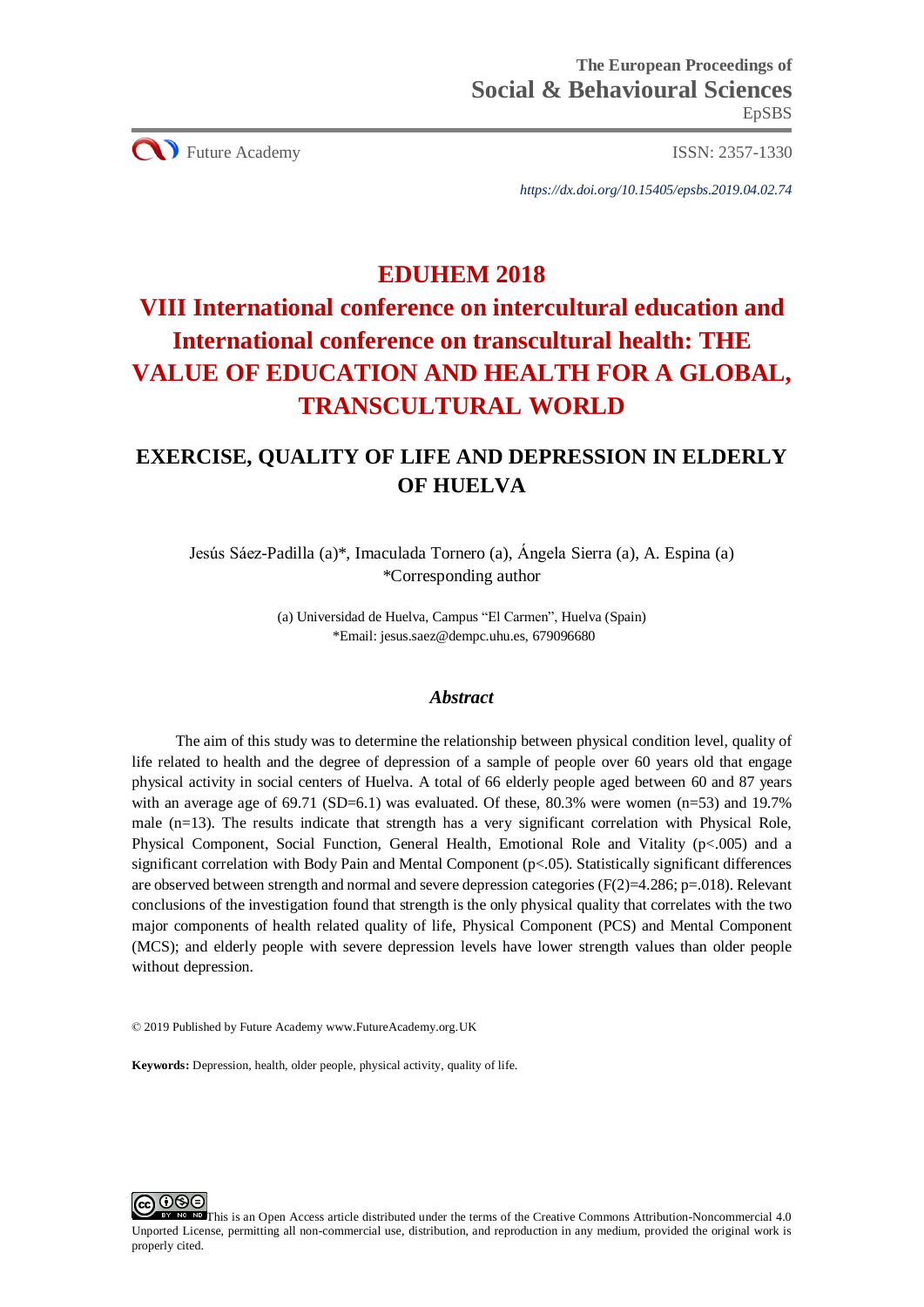## **1. Introduction**

Physical activity is considered, when we talk about active ageing, as a key element for the prevention and improvement of chronic cardiovascular and musculoskeletal diseases that elderly people suffer, recommending to perform physical activity sessions in which exercises should be included to improve the physical condition (OMS, 2010). It is not about prescribing or imposing a unique method of active ageing to perform physical activity, there are a great variety of ways to grow old, as many as elderly people. For this reason, the educational action has to be carries out in a reflective, consensual and dialogue way, taking into account the elderly's characteristics, needs and autonomy (Escarbajal, Martínez & Salmerón, 2015). Realizing physical activity elderly people improve their physical condition, reduce their body weight and acquire greater confidence in their day-to-day life works, getting them to be more autonomous and independent and have an adequate quality of life (Ruiz & Goyes, 2015). The Senior Fitness Test provides reliable data on levels of physical condition for the assessment of physical aptitude of older people, which are essential to verify the degree of autonomy and independence that these people have. (Gómez-Mármol & Sánchez-Alcaraz, 2014).

Regarding the health-related quality of life it is the ability of older people to realize daily life activities related to the affective, functional and social component, and influenced by subjective perception (Botero & Pico, 2007). Having a healthy lifestyle throughout the whole life is a very important factor for older people, since they can reduce risks such asinjuries, chronic, cardiovascular and neurological diseases, influencing positively the quality of life and providing a greater longevity (Akesson, Weismayer, Newby & Wolk, 2007).

A very effective method to maintain the functional independence is to realize regular physical activity, as it prevents and delays the decline of physiological functions. These changes are unavoidable and are related to genetic factors and the lifestyle that each person has had throughout their life, which has a great influence on the quality of life of elderly people (Bezerra, Martín & Alexander, 2002).

The evaluation of the social aspects of the health-related quality of life in a multicultural environment is of maximum interest, since the different dimensions of health-related quality of life have to be studied together with other factors in order to draw conclusions of how these dimensions affect older people (Olmedo et al., 2010). The participants in health promotion groups provides benefits in life quality of the elderly, especially when it comes to socially participating and establishing interpersonal relationships (Santos et al., 2015).

Depression is one of the factors that have greater influence on life quality of the elderly, as it is related to high levels of mortality and morbidity (Strawbridge, Deleger, Roberts & Kaplan, 2002). Depression is a psychological disorder that affects the health and quality of life of the elderly (Rodríguez-Hernández, Araya, Ureña, Wadsworth & Solano, 2014). Depression, after arterial hypertension, will be the second disease in 2020 that has greater incidence in the population, since it has a negative effect on the quality of life, the everyday life activities and the social relationships of older people (Runcan, Hategan, Barbat & Alexiu, 2010).

Some of the factors that increase the risk of suffer from depression are in 15% the retirement, in 90% to lose a beloved one and between 32-40% loneliness (Runcan et al., 2010). However, one of the factors that contributes most to have important depressive levels is the low level of physical activity.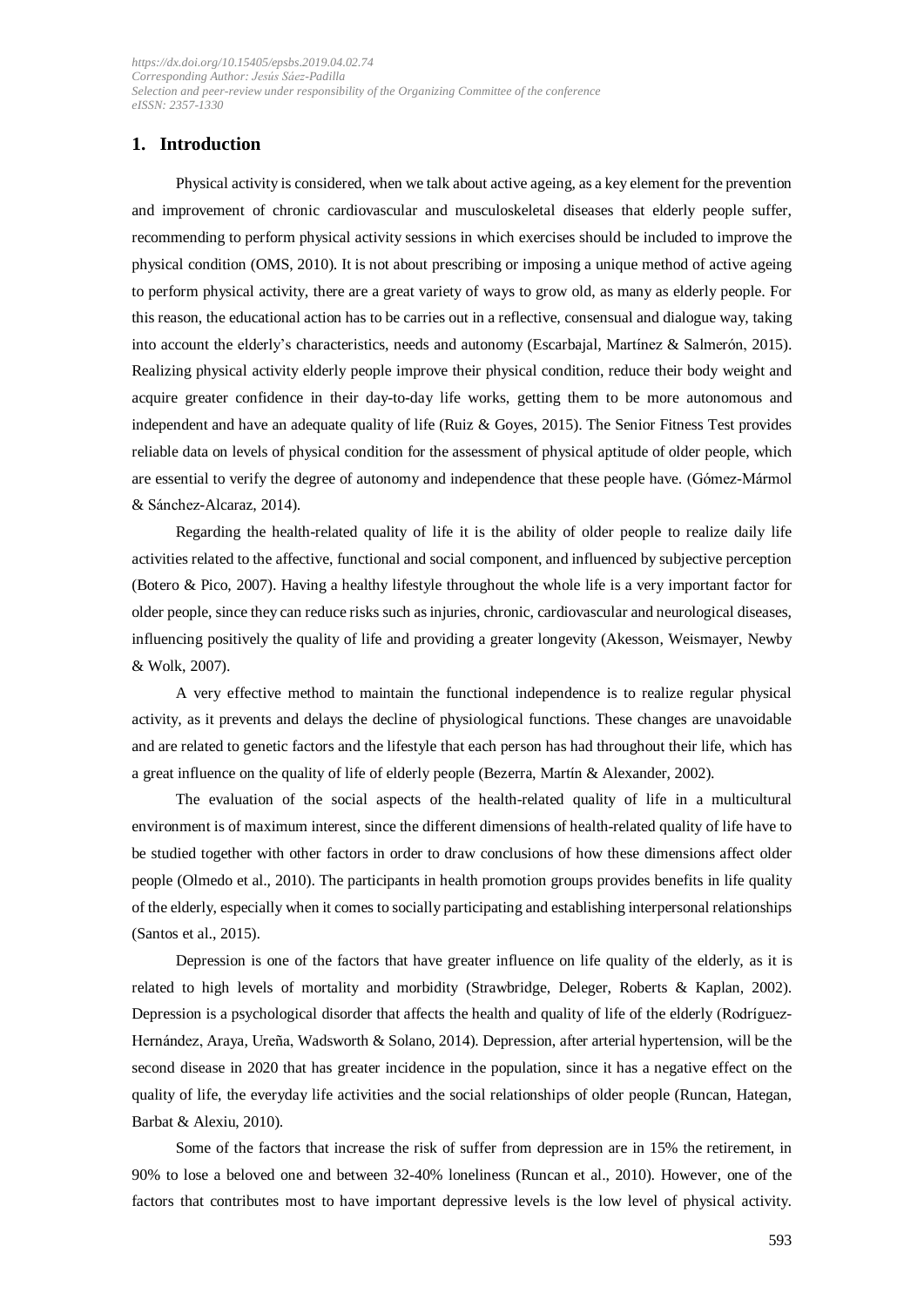Moreover the functional deterioration that the elderly suffers, decreases their physical aptitude, not letting them to realize their normal day-to-day activities as before, so they may suffer depressive states. Nevertheless doing regular physical activity is a very important factor to fight depression in older people (Rodríguez-Hernández et al., 2014). The performance of physical activity combines with antidepressants in elderly people with depression has a protective effect against depression, determining that the higher physical aptitude the lower depression levels. For this reason special attention should be paid to physical activity programs for the elderly, due to its low cost and the multiple benefits it brings to health (Mura  $\&$ Giovanni, 2013).

## **2. Problem Statement**

The progressive ageing of the population together with changes in lifestyles such as a lower performance of physical activity, an increase in sedentary attitudes and nutritional habits that favor pathologies like obesity, impact on health-related quality of life of older people (Eckel, Kahn, Robertson & Rizza, 2006).

#### **3. Purpose of the Study**

The objectives of the study are: to know the values of physical condition according to the analysis variables of the sample of people over 60 years of age, and to describe the existence and scale of depression, to define the relationship between the level of Physical Condition and the different dimensions and components of health-related quality of life, and to determine the relationship between the level of physical condition and the scale of depression of people over 60 who perform physical activity in social centres of the city of Huelva.

## **4. Research Methods**

#### **4.1. Participants**

This research is transversal and a descriptive and correlational design has been used. The used variables of the analysis were age and gender. A total of 66 elderly people have been evaluated, with ages between 60 and 87 years old with an average age of 69.71 (DS=6.1). Of these, 80.3% were women (n=53) and 19.7% men (n=13). These people have participated in a physical activity program launched by the collaboration between the City Council and the University of Huelva. They belong to associations of older people in social centres. In this study the following criteria were established as inclusion criteria for population delimitation: people over 60 years of age who have regularly attended a physical activity program two days a week. 106 people were given the informed consent and 66 performed the tests, which is a sample of 62.26% of the population.

### **4.2. Instruments**

The instrument to assess the physical condition in this population is the battery Senior Fitness Test (SFT) of Rikli & Jones (1999). This consists of the following tests: 30 Second Chair Stand: standing up and sitting down on a chair during 30 seconds with the arms crossed on the chest. It measures the strength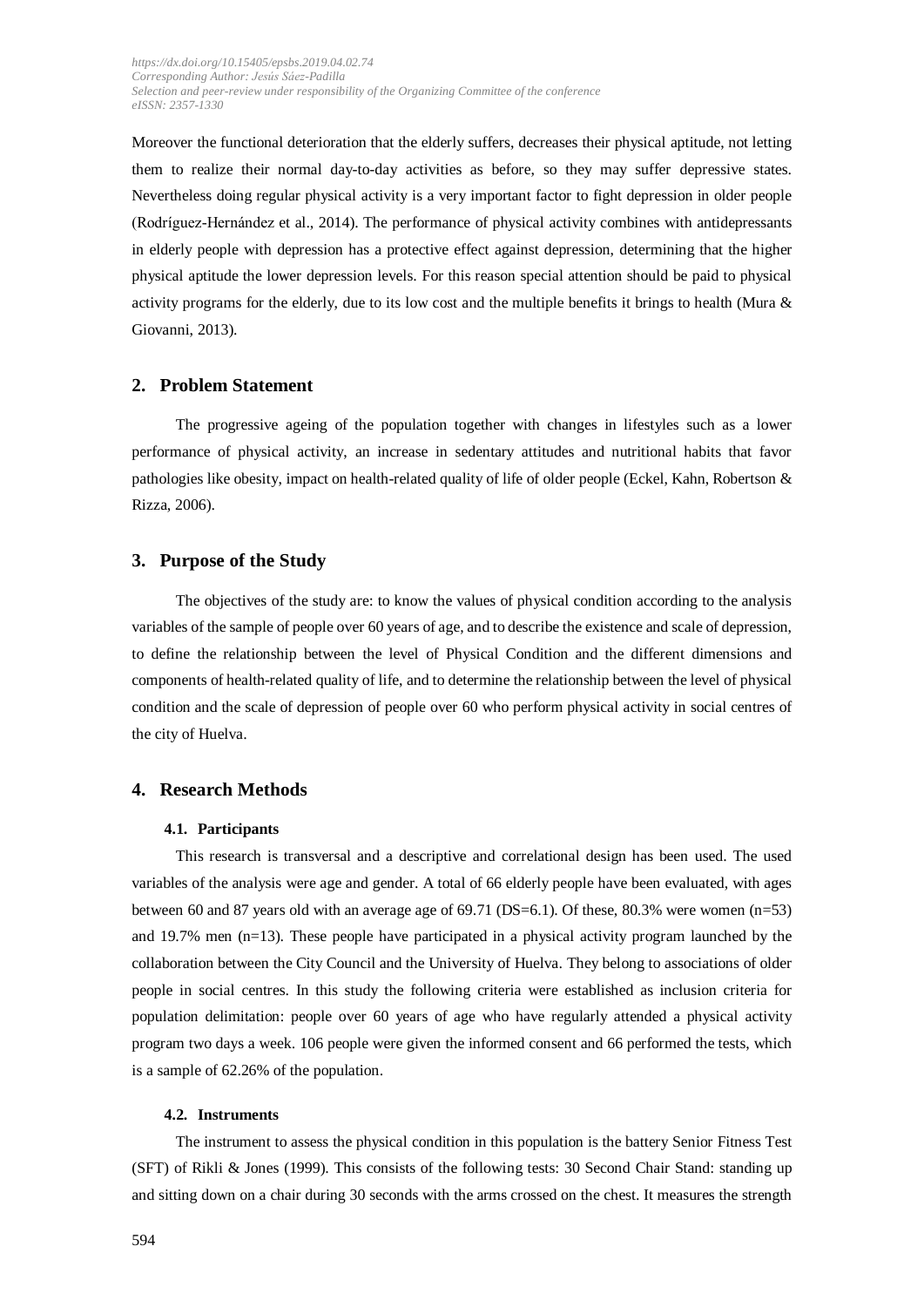in the lower body part. Arm Curl: arm push-ups performed in 30 seconds with a dumbbell of 5 lbs. (2.27kg) in women and 8 lbs. (3.63kg) in men. It measures the strength in the arms. Back Scratch: join the hands behind the back. It scores the flexibility of the upper body part. The distance between the tips of the middle fingers of both hands is measured. Chair Sit & Reach: flexing exercise of the body on a chair. Sitting on a chair, the participant will try to touch the tip of the shoe with the tips of the fingers. If it passes, the cms are counted in positive, if it does not arrive in negative. It measures the flexibility in the lower body part. 8 Foot Up & Go: a test of standing up, walking and sitting down again. A chair is placed against the wall and a cone at 8 feet (2.44 metres) distance. The participant has to stand up, walk to the cone as fast as possible, go around it and sit down again. The time it takes is measured. It assesses the dynamic balance. 6 Minute Walk: 6 minutes walking through a circuit of 20 yards (18.8 m) for 5 yards (4.57m), every 5 yards the circuit is marked with a cone. It assesses the aerobic endurance.

In addition, the prension force was evaluated by means of a hand-held dynamometer with adjustable handle. For the development of the test the subject tightens gradually and continuously for at least 2 seconds.

The health-related quality of life is evaluated through the Health Questionnaire SF-36, Spanish version (Alonso, Prieto & Antó, 1995). This questionnaire is composed of 36 items which assess positive and negative states of health. It provides information on 8 dimensions: Physical function, Physical role, Body pain, General health, Vitality, Social function, Emotional role and Mental health. These dimensions are grouped into the Physical Component and the Mental Component.

The Geriatric Depression Scale GDS-30 was used to measure the levels of depression in elderly adults. The questionnaire has thirty questions in which the participants have to answer "yes" or "no" in relation to how they felt last week. The people who obtain less than 10 points on this scale are considered to have a normal depressive level, the people with scores between 10 and 19 points in a moderate depressive state and those who reach between 20 and 30 points in a severe depressive state (Yesavage & Brink, 1983).

#### **4.3. Procedure**

After receiving an explanation of the study, the participants agreed to sign an informed consent. Subsequently they were given a battery of questionnaires to fill in at home, where sociodemographic, clinical data and psycho-social measures were collected. The week after the delivery, the questionnaires were collected, were spent on the Senior Fitness Test.

#### **4.4. Statistical analysis**

For the realization of the database and later analysis the SPSS statistical package version 24 for Windows is used. Descriptive statisticsis done to present the results of the different variables and inferential for the correlations, using the Z score to obtain a global value of the general physical condition as well as of each of the physical qualities evaluated with different tests.

#### **5. Findings**

In the majority of the Senior Fitness Tests there is a greater proportion of subjects within the group of normal values (Chair Sit & Reach, Chair Stand, 8 Foot Up & Go y 6 Min Walk), except for the Back Scratch Test, where those who gave a low result predominate, and the Arm Curl Test where there is a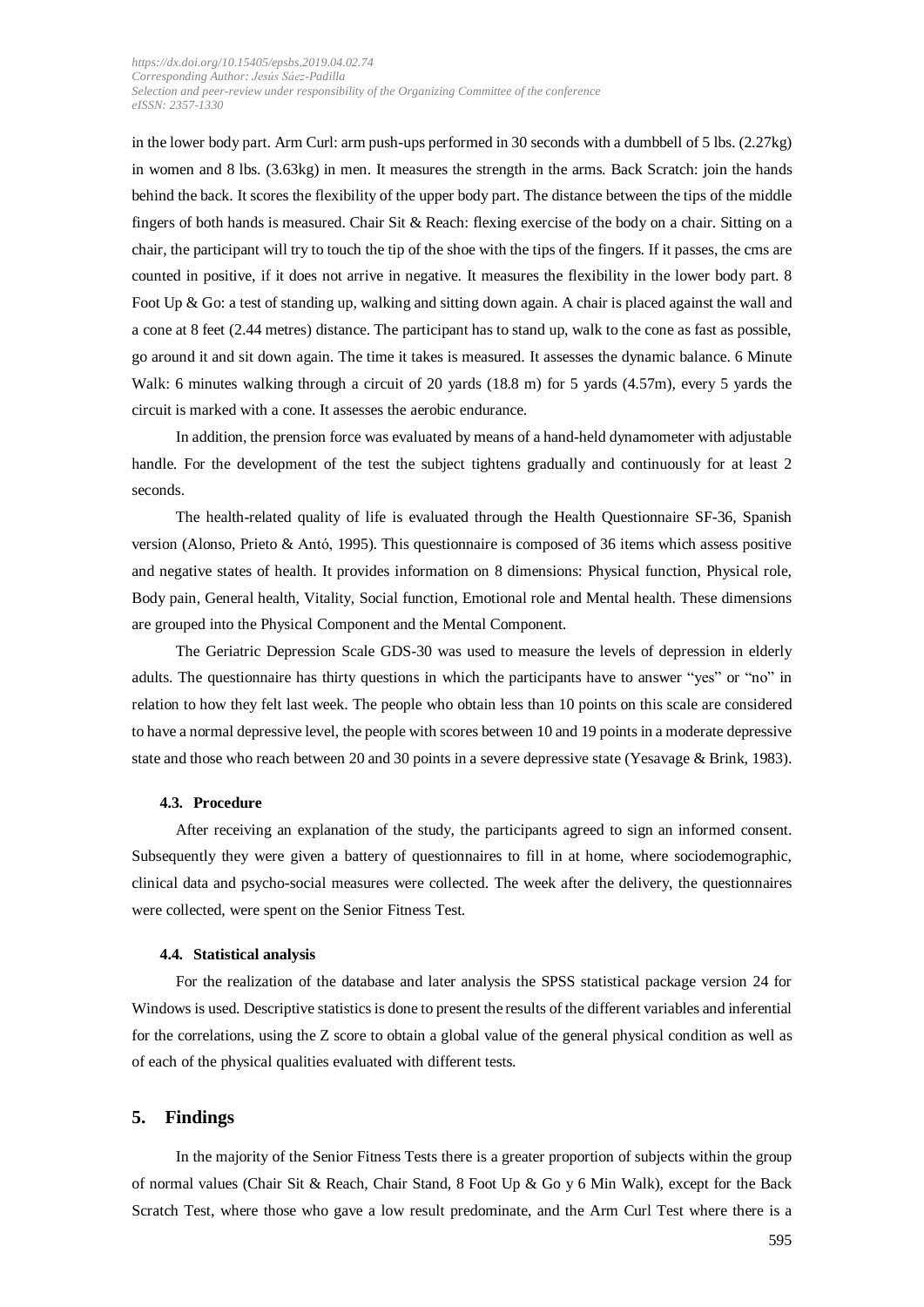majority of high results. By gender, the greater proportion of men is in the group of normal values in Chair Sit & Reach y Back Scratch, while women are in values below normal (Table 1).

|                     | Gender |       |              |                | <b>Gender</b> |       |              |
|---------------------|--------|-------|--------------|----------------|---------------|-------|--------------|
|                     | Men    | Women | <b>Total</b> |                | Men           | Women | <b>Total</b> |
| Chair Sit & Reach   |        |       |              | 8 Foot Up & Go |               |       |              |
| Low                 | 38.5%  | 45.3% | 43.9%        | Low            | 15.4%         | 28.3% | 25.8%        |
| Normal              | 61.5%  | 41.5% | 45.5%        | Normal         | 76.9%         | 67.9% | 69.7%        |
| High                | $0\%$  | 13.2% | 10.6%        | High           | 7.7%          | 3.8%  | 4.5%         |
| <b>Back Scratch</b> |        |       |              | Arm Curl       |               |       |              |
| Low                 | 23.1%  | 56.6% | 50%          | Low            | $0\%$         | 1.9%  | 1.5%         |
| Normal              | 53.8%  | 35.8% | 39.4%        | Normal         | 46.2%         | 35.8% | 37.9%        |
| High                | 23.1%  | 7.5%  | 10.6%        | High           | 53.8%         | 62.3% | 60.6%        |
| Chair Stand         |        |       |              | 6 Min Walk     |               |       |              |
| Low                 | 15.4%  | 25.5% | 22.7%        | Low            | 15.4%         | 11.3% | 12.1%        |
| Normal              | 69.2%  | 64,2% | 65,2%        | Normal         | 46.2%         | 47.2% | 47%          |
| High                | 15.4%  | 11.3% | 12.1%        | High           | 38.5%         | 41.5% | 40.9%        |

**Table 01.** Range of SFT categorized in function of gender for the total of the sample

After categorizing depression, the 68.2% of people have values of depression within the normal range. Of these, 84.6% are men and 64.2% are women, this being the group in which there is a greater proportion of people for both sexes. 27.3% have an average depression, being 15.4% men and 30.25% women and 4.5% of the total sample have severe depression being all of them women. Finally, we see that all age groups have a higher percentage of people with normal depression than the other two more serious types of depression, except for the age group of 75-79 years old, which presents the same proportion of people suffering from normal depression and average depression (44,4%); and from the age group of 85- 89 years old, that the only person in this group suffers from a severe depression (Table 2).

|                       | <b>Gender</b> |       |              | Range of age |         |       |       |              |       |              |
|-----------------------|---------------|-------|--------------|--------------|---------|-------|-------|--------------|-------|--------------|
|                       | Men           | Women | <b>Total</b> | 60-64        | $65-69$ | 70-74 | 75-79 | $80 -$<br>84 | 85-89 | <b>Total</b> |
| Normal<br>depression  | 84.6%         | 64.2% | 68.2%        | 56.3%        | 73.7%   | 88.2% | 44.4% | 75%          | 0%    | 68.2%        |
| Average<br>depression | 15.4%         | 30.2% | 27.3%        | 37.5%        | 26.3%   | 11.8% | 44.4% | 25%          | 0%    | 27.3%        |
| Severe<br>depression  | 0%            | 5.7%  | 4.5%         | 6.3%         | 0%      | 0%    | 11.1% | 0%           | 100%  | 4.5%         |

**Table 02.** Categorization of depression in function of gender and range of age

In table 3 are shown the obtained correlations between the Zscore of SFT, Zscore Strength, Zscore Flexibility, the test of Dynamic Balance (8 Foot Up & Go) and Endurance (6 Min Walk) with the components of health-related quality of life, obtaining the following results: the correlation between Zscore of SFT and SF-36 are very significant with Social Function and the Physical Component (p=.005) and with General Health (p=.006). Also, it is related in a significant way to the Physical Role (p<.05). The score of Zscore Strength presents a very significant correlation with Physical Role, Physical Component, Social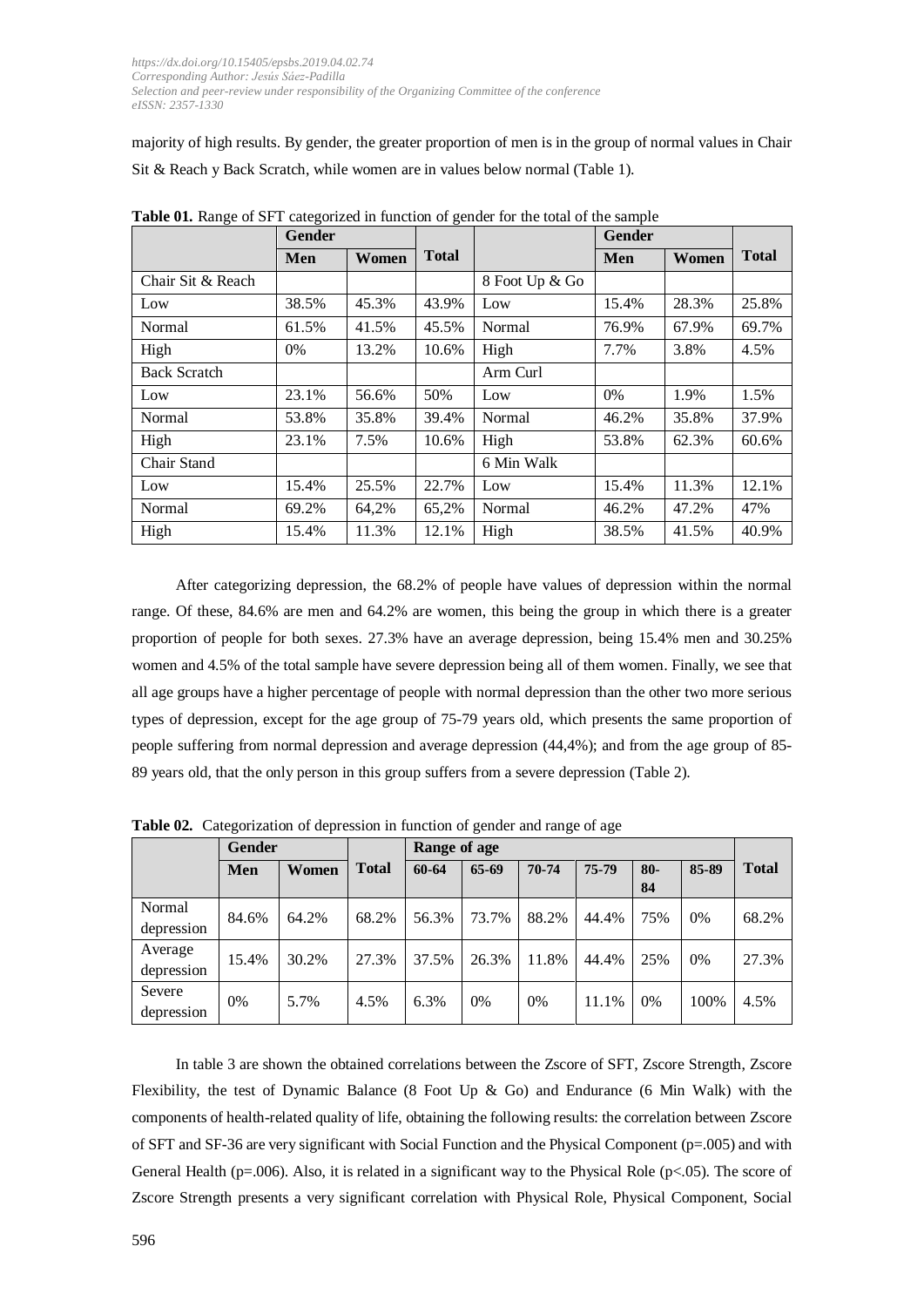function, General Health, Emotional Role and Vitality (p<.005) and a significant correlation with Mental health, Body pain and the Mental Component (p<.05). Zscore Flexibility does not show any relationship with the SF-36. The dynamic balance (*8 Foot Up&Go)* presents a very significant correlation with the Physical Component and Social function, Physical Role, Emotional Role, General Health (p=.000), Vitality and Body pain (p<.05). The endurance (*6 Min Walk*) has a very significant correlation with the Physical Component and with the Social Function, Physical Role, General Health and Emotional Role (p<.005). In addition, it correlates significantly with Vitality and Body Pain (p<.05).

**Table 03.** Correlation between the scores Zscore of SFT, Strength, Flexibility, Agility and Endurance with the dimensions and components of SF-36

|             | PF       | RP       | <b>BP</b> | <b>GH</b> | <b>VT</b> | <b>SF</b> | <b>RE</b> | <b>MH</b> | <b>PCS</b> | <b>MCS</b> |
|-------------|----------|----------|-----------|-----------|-----------|-----------|-----------|-----------|------------|------------|
| Zscore      | $.342**$ | $.259*$  | .138      | $.332**$  | .201      | .110      | .189      | .088      | $.341**$   | .093       |
| <b>SFT</b>  |          |          |           |           |           |           |           |           |            |            |
| Zscore      | .486**   | $.522**$ | $.278*$   | $.474**$  | $.373*$   | .242      | .387**    | .288**    | $.502**$   | $.283*$    |
| Strength    |          |          |           |           |           |           |           |           |            |            |
| Zscore      | .176     | .033     | .021      | ,121      | .027      | .047      | .067      | $-.074$   | .144       | $-.029$    |
| Flexibility |          |          |           |           |           |           |           |           |            |            |
| Dynamic     | .496**   | $-496**$ | $-316**$  |           |           | $-.128$   | $-447**$  | $-.234$   | $-.500**$  | $-.242$    |
| balance     |          |          |           | $.419**$  | $.326**$  |           |           |           |            |            |
| Endurance   | .469**   | .432**   | $.279*$   | $.430**$  | $.301*$   | .057      | $.361**$  | .191      | .484**     | .174       |

In table 4 shows that the scores of GDS present a very significant correlation with the endurance (*6 Min Walk*), Zscore Strength (p<.005), and dynamic balance (*8 Foot Up & Go*) (p<.05). In addition, it has a significant relationship with Zscore of SFT (p<.05).

**Table 04.** Correlation between the GDS scores and scores of Zscore of SFT, Strength, Flexibility, Agility y Endurance

|            | <b>Zscore SFT</b> | <b>Zscore</b><br><b>Strength</b> | <b>Zscore</b><br><b>Flexibility</b> | <b>D</b> vnamic<br>balance | <b>Endurance</b> |
|------------|-------------------|----------------------------------|-------------------------------------|----------------------------|------------------|
| GDS scores | $-.272*$          | $-.364**$                        | $-.056$                             | $.326**$                   | $-.389**$        |

After having done an ANOVA between the scores of Zscore Strength and the categorized depression we can see that statistically significant differences are observed  $(F(2)= 4.286; p=.018)$ . In a post hoc test with the statistician Tukey, it was established that the only statistically significant differences in strength values are within the groups of older people that present normal values and the group of severe depression.

## **6. Conclusion**

In general, the level of Physical Condition of older people who made up the sample is within the group of normal valuesin the SFT tests, but it presentssome exceptions depending on the analysis variables. As for the gender: in the Arm Curl test where the majority have a high result, and the Chair Sit & Reach y Back Scratch tests where women show values below normal. The averages of the health-related dimensions of life quality in our study's sample are lower than the reference values of the older Spanish population, having as a possible cause that the sample lives in areas with a medium-low socioeconomic level. In our research's sample there is a greater proportion of people who do not have depression than those who do